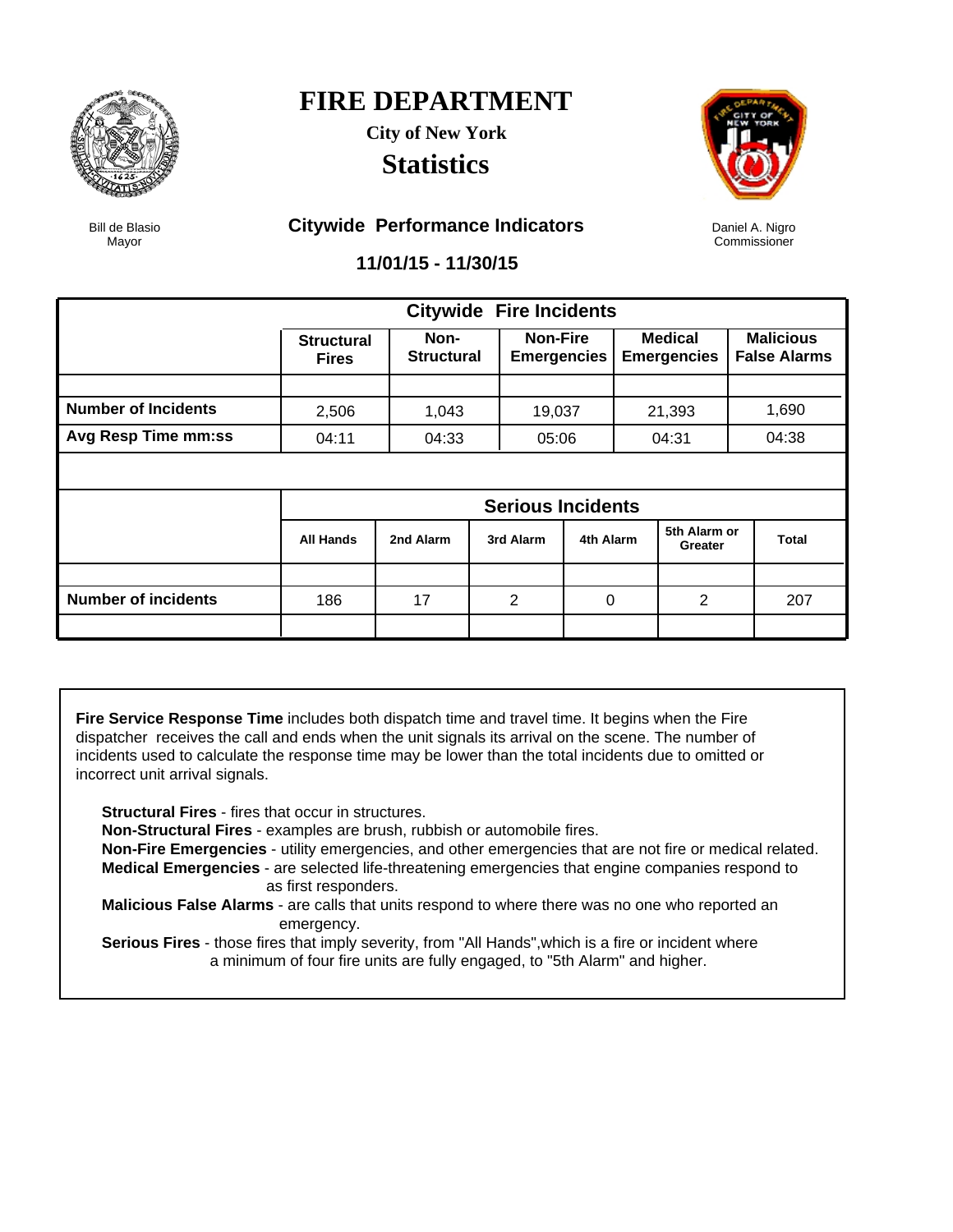

**City of New York Statistics**



Daniel A. Nigro Commissioner

Bill de Blasio Mayor

#### **Brooklyn Performance Indicators**

**11/01/15 - 11/30/15**

|                            |                                   | <b>Brooklyn Fire Incidents</b> |  |                                       |             |  |                                      |  |                                         |  |
|----------------------------|-----------------------------------|--------------------------------|--|---------------------------------------|-------------|--|--------------------------------------|--|-----------------------------------------|--|
|                            | <b>Structural</b><br><b>Fires</b> | Non-<br><b>Structural</b>      |  | <b>Non-Fire</b><br><b>Emergencies</b> |             |  | <b>Medical</b><br><b>Emergencies</b> |  | <b>Malicious</b><br><b>False Alarms</b> |  |
|                            |                                   |                                |  |                                       |             |  |                                      |  |                                         |  |
| <b>Number of Incidents</b> | 751                               | 272                            |  | 5,256                                 |             |  | 6,230                                |  | 457                                     |  |
| <b>Avg Resp Time mm:ss</b> | 03:39                             | 03:49                          |  | 04:30                                 |             |  | 04:01                                |  | 04:09                                   |  |
|                            |                                   |                                |  |                                       |             |  |                                      |  |                                         |  |
|                            | <b>Serious Incidents</b>          |                                |  |                                       |             |  |                                      |  |                                         |  |
|                            | <b>All Hands</b>                  | 2nd Alarm                      |  | 3rd Alarm                             | 4th Alarm   |  | 5th Alarm or<br>Greater              |  | <b>Total</b>                            |  |
|                            |                                   |                                |  |                                       |             |  |                                      |  |                                         |  |
| <b>Number of incidents</b> | 57                                | 6                              |  | 0                                     | $\mathbf 0$ |  | 0                                    |  | 63                                      |  |
|                            |                                   |                                |  |                                       |             |  |                                      |  |                                         |  |

**Fire Service Response Time** includes both dispatch time and travel time. It begins when the Fire dispatcher receives the call and ends when the unit signals its arrival on the scene. The number of incidents used to calculate the response time may be lower than the total incidents due to omitted or incorrect unit arrival signals.

**Structural Fires** - fires that occur in structures.

**Non-Structural Fires** - examples are brush, rubbish or automobile fires.

 **Non-Fire Emergencies** - utility emergencies, and other emergencies that are not fire or medical related. **Medical Emergencies** - are selected life-threatening emergencies that engine companies respond to as first responders.

 **Malicious False Alarms** - are calls that units respond to where there was no one who reported an emergency.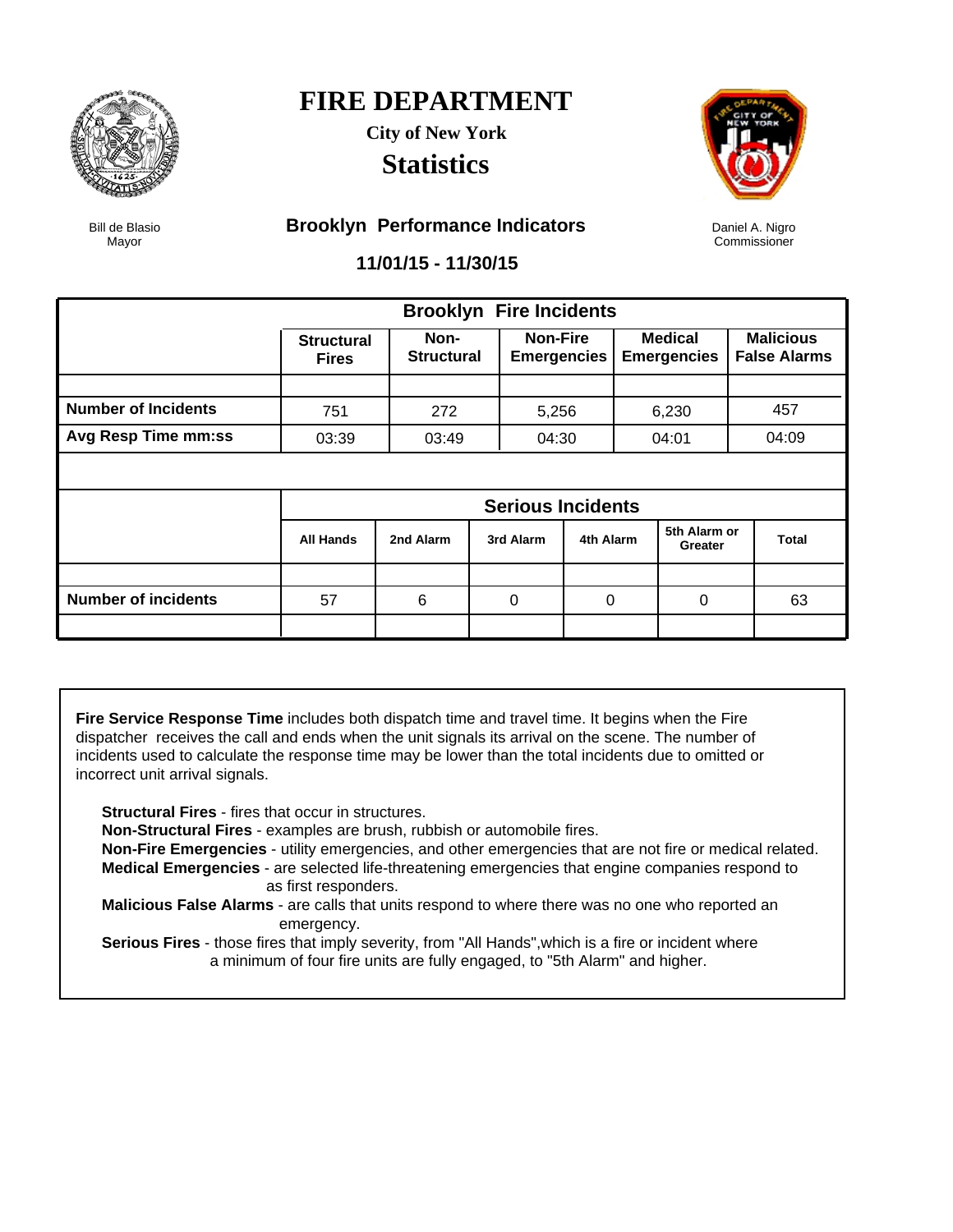

### **FIRE DEPARTMENT City of New York**

**Statistics**



Daniel A. Nigro Commissioner

Bill de Blasio Mayor

#### **Bronx Performance Indicators**

**11/01/15 - 11/30/15**

|                            |                                   |                           |  | <b>Bronx Fire Incidents</b>           |           |  |                                      |  |                                         |  |
|----------------------------|-----------------------------------|---------------------------|--|---------------------------------------|-----------|--|--------------------------------------|--|-----------------------------------------|--|
|                            | <b>Structural</b><br><b>Fires</b> | Non-<br><b>Structural</b> |  | <b>Non-Fire</b><br><b>Emergencies</b> |           |  | <b>Medical</b><br><b>Emergencies</b> |  | <b>Malicious</b><br><b>False Alarms</b> |  |
|                            |                                   |                           |  |                                       |           |  |                                      |  |                                         |  |
| <b>Number of Incidents</b> | 570                               | 168                       |  | 3,922                                 |           |  | 4,063                                |  | 361                                     |  |
| <b>Avg Resp Time mm:ss</b> | 04:12                             | 04:54                     |  | 05:18                                 |           |  | 04:44                                |  | 04:50                                   |  |
|                            |                                   |                           |  |                                       |           |  |                                      |  |                                         |  |
|                            | <b>Serious Incidents</b>          |                           |  |                                       |           |  |                                      |  |                                         |  |
|                            | All Hands                         | 2nd Alarm                 |  | 3rd Alarm                             | 4th Alarm |  | 5th Alarm or<br>Greater              |  | <b>Total</b>                            |  |
|                            |                                   |                           |  |                                       |           |  |                                      |  |                                         |  |
| <b>Number of incidents</b> | 25                                | 3                         |  | 0                                     | 0         |  | 1                                    |  | 29                                      |  |
|                            |                                   |                           |  |                                       |           |  |                                      |  |                                         |  |

**Fire Service Response Time** includes both dispatch time and travel time. It begins when the Fire dispatcher receives the call and ends when the unit signals its arrival on the scene. The number of incidents used to calculate the response time may be lower than the total incidents due to omitted or incorrect unit arrival signals.

**Structural Fires** - fires that occur in structures.

**Non-Structural Fires** - examples are brush, rubbish or automobile fires.

 **Non-Fire Emergencies** - utility emergencies, and other emergencies that are not fire or medical related. **Medical Emergencies** - are selected life-threatening emergencies that engine companies respond to as first responders.

 **Malicious False Alarms** - are calls that units respond to where there was no one who reported an emergency.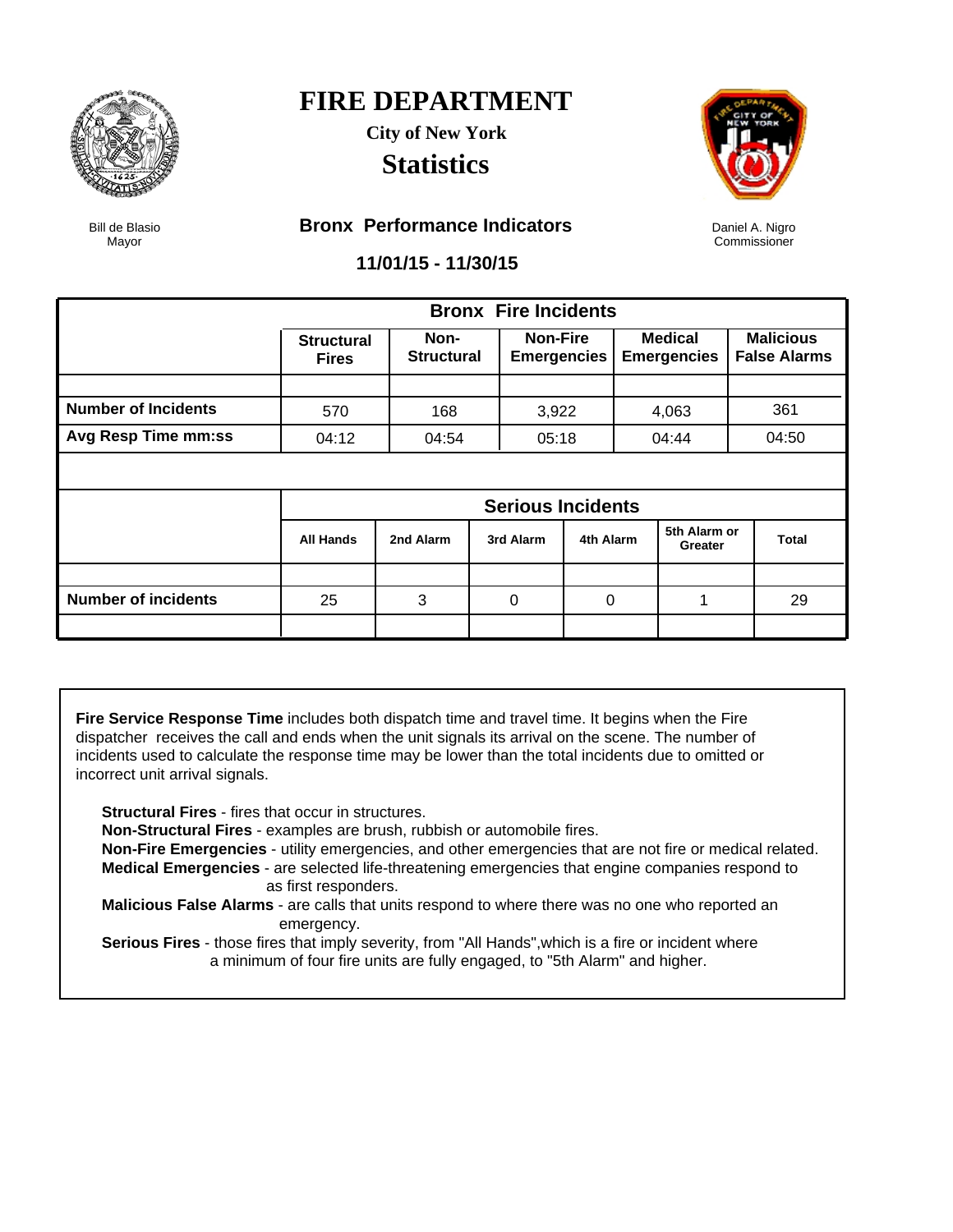

### **FIRE DEPARTMENT City of New York**

**Statistics**



Daniel A. Nigro Commissioner

Bill de Blasio Mayor

#### **Manhattan Performance Indicators**

**11/01/15 - 11/30/15**

|                            |                                   | <b>Manhattan Fire Incidents</b> |  |                                       |             |  |                                      |  |                                         |  |
|----------------------------|-----------------------------------|---------------------------------|--|---------------------------------------|-------------|--|--------------------------------------|--|-----------------------------------------|--|
|                            | <b>Structural</b><br><b>Fires</b> | Non-<br><b>Structural</b>       |  | <b>Non-Fire</b><br><b>Emergencies</b> |             |  | <b>Medical</b><br><b>Emergencies</b> |  | <b>Malicious</b><br><b>False Alarms</b> |  |
|                            |                                   |                                 |  |                                       |             |  |                                      |  |                                         |  |
| <b>Number of Incidents</b> | 535                               | 274                             |  | 5,472                                 |             |  | 5,885                                |  | 338                                     |  |
| <b>Avg Resp Time mm:ss</b> | 04:31                             | 04:56                           |  | 05:27                                 |             |  | 04:58                                |  | 04:57                                   |  |
|                            |                                   |                                 |  |                                       |             |  |                                      |  |                                         |  |
|                            | <b>Serious Incidents</b>          |                                 |  |                                       |             |  |                                      |  |                                         |  |
|                            | <b>All Hands</b>                  | 2nd Alarm                       |  | 3rd Alarm                             | 4th Alarm   |  | 5th Alarm or<br>Greater              |  | <b>Total</b>                            |  |
|                            |                                   |                                 |  |                                       |             |  |                                      |  |                                         |  |
| <b>Number of incidents</b> | 40                                | 2                               |  | 1                                     | $\mathbf 0$ |  | $\mathbf 0$                          |  | 43                                      |  |
|                            |                                   |                                 |  |                                       |             |  |                                      |  |                                         |  |

**Fire Service Response Time** includes both dispatch time and travel time. It begins when the Fire dispatcher receives the call and ends when the unit signals its arrival on the scene. The number of incidents used to calculate the response time may be lower than the total incidents due to omitted or incorrect unit arrival signals.

**Structural Fires** - fires that occur in structures.

**Non-Structural Fires** - examples are brush, rubbish or automobile fires.

 **Non-Fire Emergencies** - utility emergencies, and other emergencies that are not fire or medical related. **Medical Emergencies** - are selected life-threatening emergencies that engine companies respond to as first responders.

 **Malicious False Alarms** - are calls that units respond to where there was no one who reported an emergency.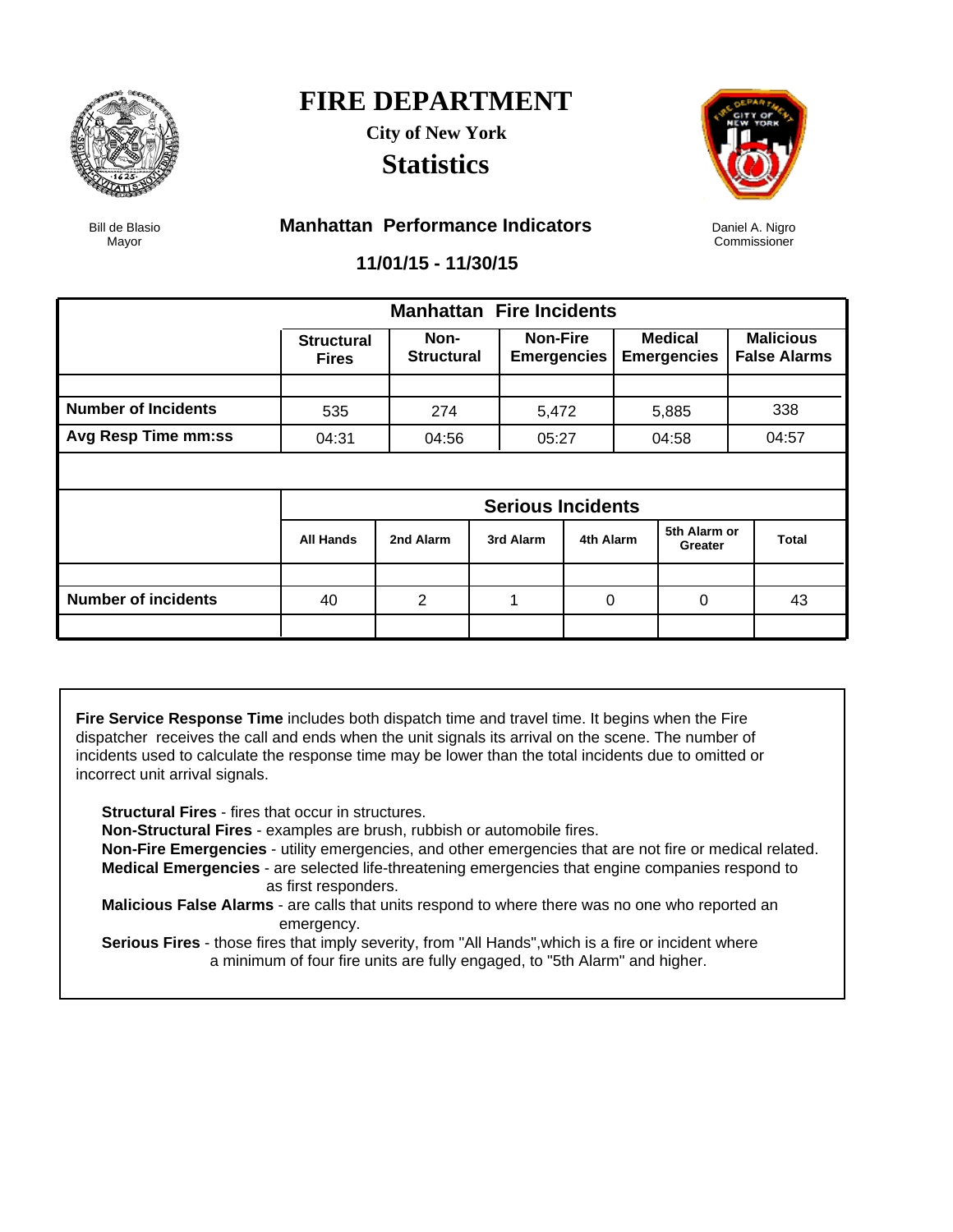

**City of New York Statistics**



Daniel A. Nigro Commissioner

Bill de Blasio Mayor

#### **Queens Performance Indicators**

**11/01/15 - 11/30/15**

|                            |                                   |                           |  | <b>Queens Fire Incidents</b>          |           |  |                                      |  |                                         |  |
|----------------------------|-----------------------------------|---------------------------|--|---------------------------------------|-----------|--|--------------------------------------|--|-----------------------------------------|--|
|                            | <b>Structural</b><br><b>Fires</b> | Non-<br><b>Structural</b> |  | <b>Non-Fire</b><br><b>Emergencies</b> |           |  | <b>Medical</b><br><b>Emergencies</b> |  | <b>Malicious</b><br><b>False Alarms</b> |  |
|                            |                                   |                           |  |                                       |           |  |                                      |  |                                         |  |
| <b>Number of Incidents</b> | 504                               | 250                       |  | 3,483                                 |           |  | 4,255                                |  | 373                                     |  |
| Avg Resp Time mm:ss        | 04:32                             | 04:38                     |  | 05:17                                 |           |  | 04:33                                |  | 04:45                                   |  |
|                            |                                   |                           |  |                                       |           |  |                                      |  |                                         |  |
|                            | <b>Serious Incidents</b>          |                           |  |                                       |           |  |                                      |  |                                         |  |
|                            | <b>All Hands</b>                  | 2nd Alarm                 |  | 3rd Alarm                             | 4th Alarm |  | 5th Alarm or<br>Greater              |  | <b>Total</b>                            |  |
|                            |                                   |                           |  |                                       |           |  |                                      |  |                                         |  |
| <b>Number of incidents</b> | 45                                | 6                         |  | 1                                     | 0         |  | 0                                    |  | 52                                      |  |
|                            |                                   |                           |  |                                       |           |  |                                      |  |                                         |  |

**Fire Service Response Time** includes both dispatch time and travel time. It begins when the Fire dispatcher receives the call and ends when the unit signals its arrival on the scene. The number of incidents used to calculate the response time may be lower than the total incidents due to omitted or incorrect unit arrival signals.

**Structural Fires** - fires that occur in structures.

**Non-Structural Fires** - examples are brush, rubbish or automobile fires.

 **Non-Fire Emergencies** - utility emergencies, and other emergencies that are not fire or medical related. **Medical Emergencies** - are selected life-threatening emergencies that engine companies respond to as first responders.

 **Malicious False Alarms** - are calls that units respond to where there was no one who reported an emergency.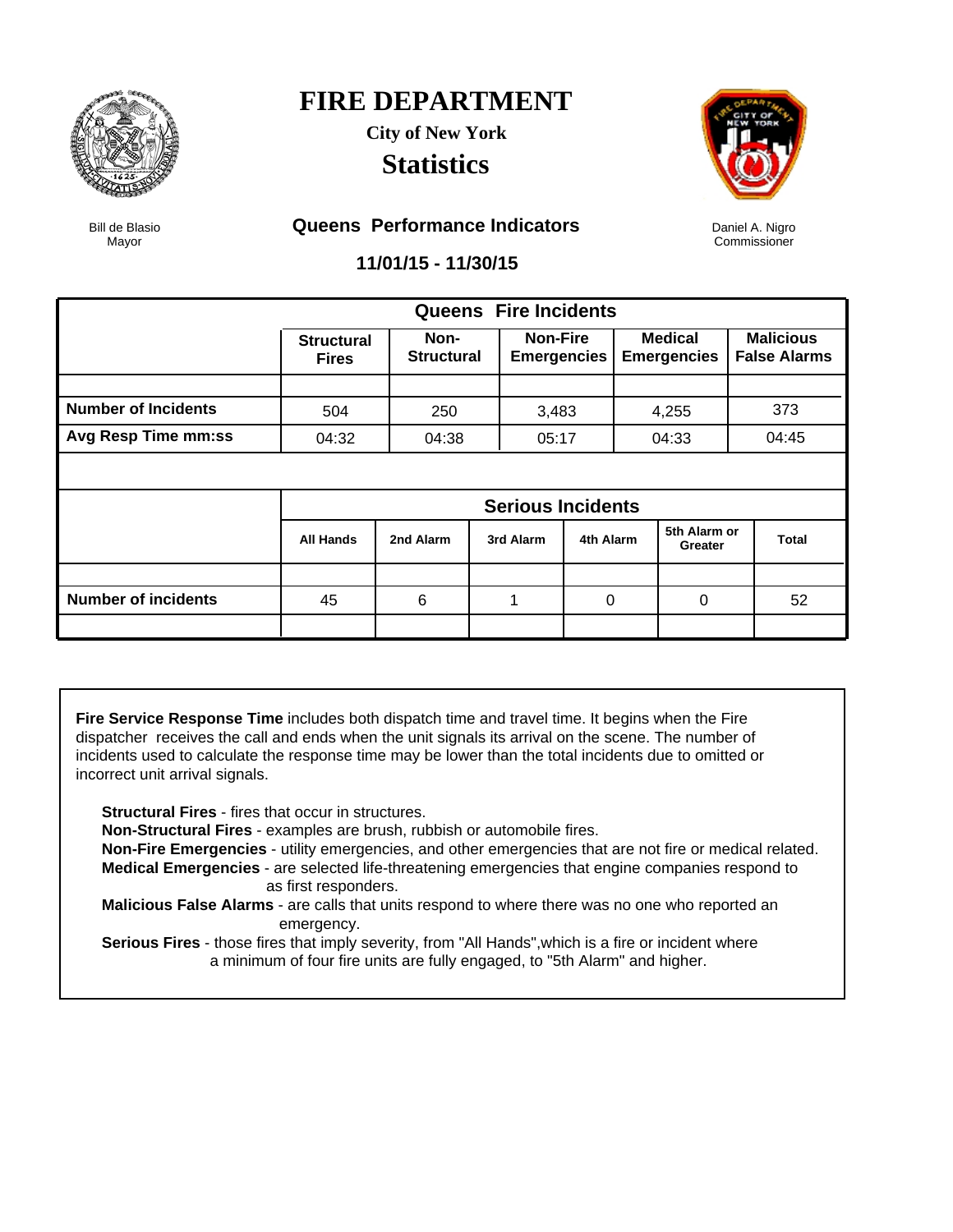

### **FIRE DEPARTMENT City of New York**

**Statistics**



Daniel A. Nigro Commissioner

Bill de Blasio Mayor

#### **Staten Island Performance Indicators**

**11/01/15 - 11/30/15**

|                            |                                   | <b>Staten Island Fire Incidents</b> |  |                                       |             |  |                                      |  |                                         |  |
|----------------------------|-----------------------------------|-------------------------------------|--|---------------------------------------|-------------|--|--------------------------------------|--|-----------------------------------------|--|
|                            | <b>Structural</b><br><b>Fires</b> | Non-<br><b>Structural</b>           |  | <b>Non-Fire</b><br><b>Emergencies</b> |             |  | <b>Medical</b><br><b>Emergencies</b> |  | <b>Malicious</b><br><b>False Alarms</b> |  |
|                            |                                   |                                     |  |                                       |             |  |                                      |  |                                         |  |
| <b>Number of Incidents</b> | 146                               | 79                                  |  | 904                                   |             |  | 960                                  |  | 161                                     |  |
| Avg Resp Time mm:ss        | 04:23                             | 04:53                               |  | 04:56                                 |             |  | 04:36                                |  | 04:40                                   |  |
|                            |                                   |                                     |  |                                       |             |  |                                      |  |                                         |  |
|                            | <b>Serious Incidents</b>          |                                     |  |                                       |             |  |                                      |  |                                         |  |
|                            | <b>All Hands</b>                  | 2nd Alarm                           |  | 3rd Alarm                             | 4th Alarm   |  | 5th Alarm or<br>Greater              |  | <b>Total</b>                            |  |
|                            |                                   |                                     |  |                                       |             |  |                                      |  |                                         |  |
| <b>Number of incidents</b> | 19                                | 0                                   |  | 0                                     | $\mathbf 0$ |  | 1                                    |  | 20                                      |  |
|                            |                                   |                                     |  |                                       |             |  |                                      |  |                                         |  |

**Fire Service Response Time** includes both dispatch time and travel time. It begins when the Fire dispatcher receives the call and ends when the unit signals its arrival on the scene. The number of incidents used to calculate the response time may be lower than the total incidents due to omitted or incorrect unit arrival signals.

**Structural Fires** - fires that occur in structures.

**Non-Structural Fires** - examples are brush, rubbish or automobile fires.

 **Non-Fire Emergencies** - utility emergencies, and other emergencies that are not fire or medical related. **Medical Emergencies** - are selected life-threatening emergencies that engine companies respond to as first responders.

 **Malicious False Alarms** - are calls that units respond to where there was no one who reported an emergency.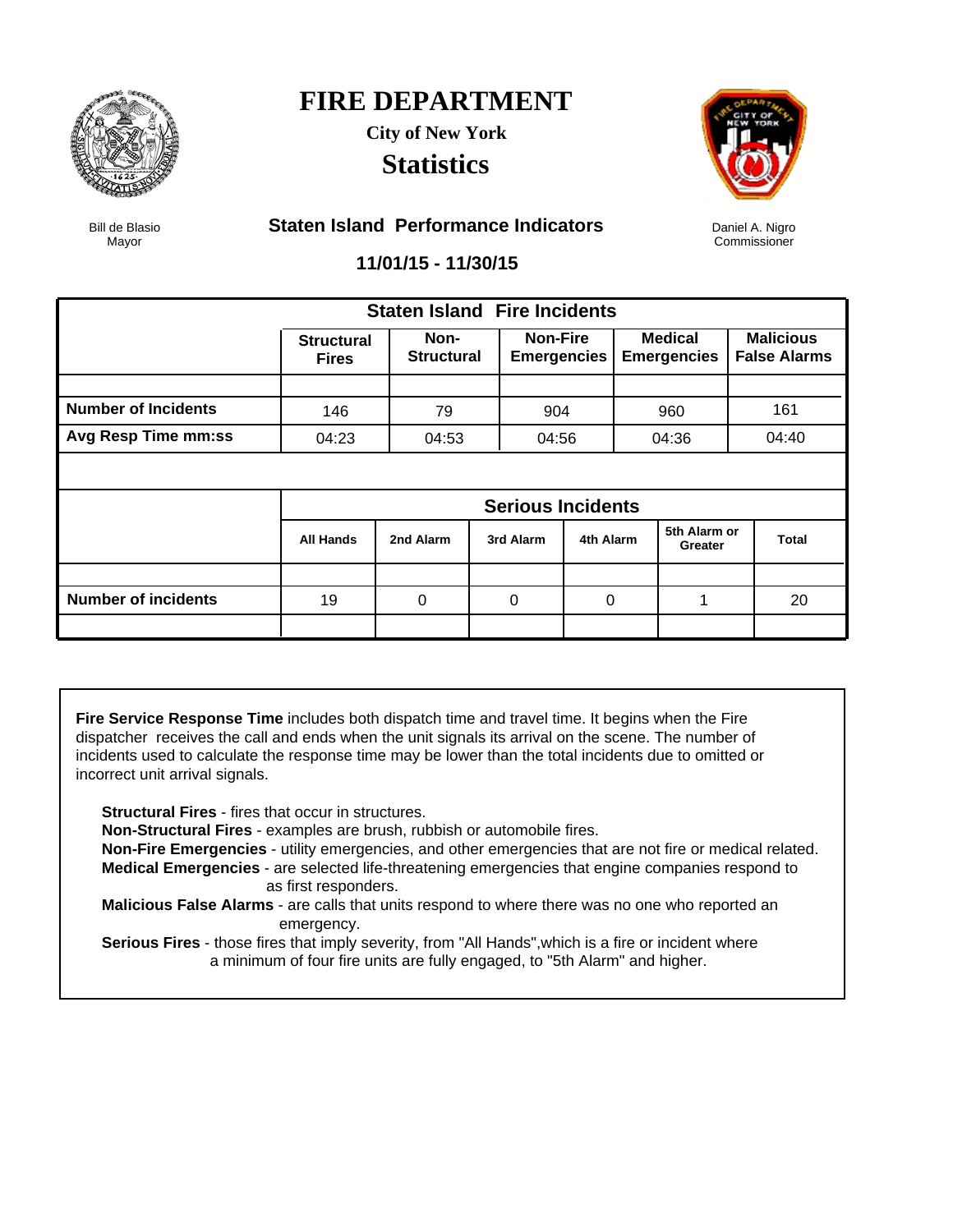

**City of New York**

### **Statistics**



Daniel A. Nigro Commissioner

Bill de Blasio Mayor

#### **Citywide Performance Indicators**

**11/01/15 - 11/30/15**

|                            |              |                |         | <b>Citywide Ambulance Incidents &amp; Runs</b> |              |                        |     |  |  |  |
|----------------------------|--------------|----------------|---------|------------------------------------------------|--------------|------------------------|-----|--|--|--|
|                            |              | <b>Segment</b> |         |                                                |              | <b>Ambulance Tours</b> |     |  |  |  |
|                            |              | $1 - 3$        | $1 - 8$ |                                                | <b>ALS</b>   | 379.9                  |     |  |  |  |
| <b>Number of Incidents</b> | 2,624        | 44,369         | 111,884 |                                                | <b>BLS</b>   | 725.6                  |     |  |  |  |
| <b>Avg Resp Time MM:SS</b> | 05:35        | 06:56          | 08:46   |                                                |              |                        |     |  |  |  |
| <b>Ambulance Runs</b>      | 5,474        | 56,252         | 130,144 |                                                | <b>TOTAL</b> | 1,105.6                |     |  |  |  |
|                            |              |                |         |                                                |              |                        |     |  |  |  |
|                            |              |                |         | <b>Segment</b>                                 |              |                        |     |  |  |  |
|                            | $\mathbf{2}$ | 3              | 4       | $5\phantom{1}$                                 | 6            | 7                      | 8   |  |  |  |
|                            |              |                |         |                                                |              |                        |     |  |  |  |
| <b>Number of Incidents</b> | 25,095       | 16,650         | 20,745  | 19,480                                         | 17,050       | 10,009                 | 231 |  |  |  |
| <b>Ambulance Runs</b>      | 30,914       | 19,864         | 22,941  | 21,113                                         | 18,327       | 10,925                 | 586 |  |  |  |
|                            |              |                |         |                                                |              |                        |     |  |  |  |

#### **Emergency Medical Service Incidents:**

The total number of Emergency Medical Service incidents reflected in Segments 1 through 8.

#### **Emergency Medical Service Response Times:** 1-3

Dispatch and travel time in the two most severe call categories. These times are measured from the time the Fire dispatcher receives the call from the 911 operator and ends when the unit signals its arrival on the scene. The number of incidents used to calculate the response time may be lower than the total incidents due to omitted or incorrect unit arrival signals.

 **Segment 1** : Cardiac Arrest & Choking

**Segment 2 & 3** : Life Threatening Medical Emergencies

**Segment 4-8** : Non-Life Threatening Medical Emergencies

#### **ALS and BLS Ambulance Tours:**

An 8-hour shift when an ambulance is in service in the 911 system.

**ALS Ambulance:** Advanced Life Support staffed with Paramedics.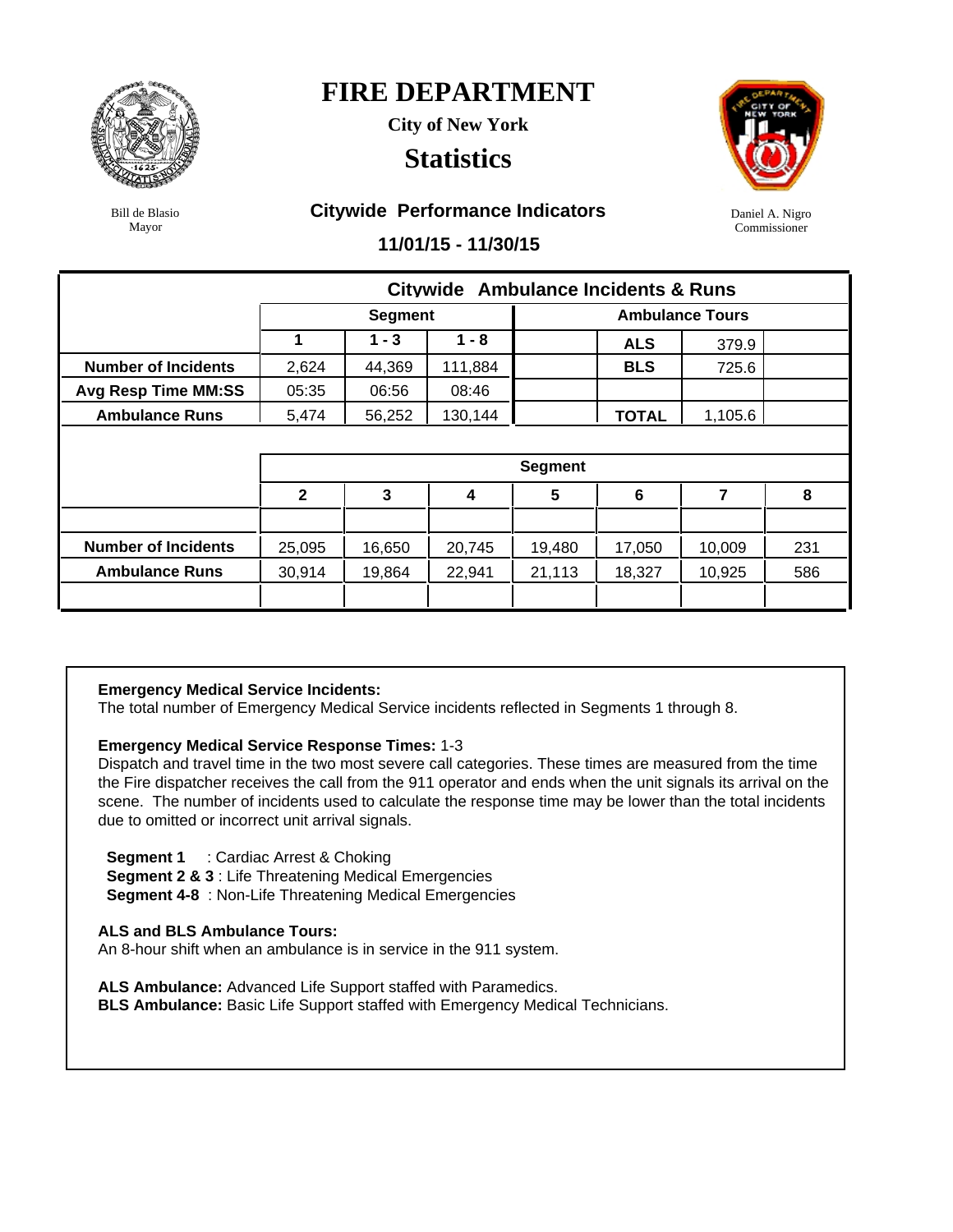

**City of New York**

### **Statistics**



Daniel A. Nigro Commissioner

Bill de Blasio Mayor

#### **Brooklyn Performance Indicators**

**11/01/15 - 11/30/15**

|                            |              | <b>Brooklyn</b> Ambulance Incidents & Runs |         |                |              |                        |     |  |  |  |  |  |  |
|----------------------------|--------------|--------------------------------------------|---------|----------------|--------------|------------------------|-----|--|--|--|--|--|--|
|                            |              | <b>Segment</b>                             |         |                |              | <b>Ambulance Tours</b> |     |  |  |  |  |  |  |
|                            | 1            | $1 - 3$                                    | $1 - 8$ |                | <b>ALS</b>   | 108.3                  |     |  |  |  |  |  |  |
| <b>Number of Incidents</b> | 782          | 12,691                                     | 31,980  |                | <b>BLS</b>   | 208.1                  |     |  |  |  |  |  |  |
| <b>Avg Resp Time MM:SS</b> | 05:32        | 06:43                                      | 08:18   |                |              |                        |     |  |  |  |  |  |  |
| <b>Ambulance Runs</b>      | 1,614        | 16,221                                     | 37,402  |                | <b>TOTAL</b> | 316.5                  |     |  |  |  |  |  |  |
|                            |              |                                            |         |                |              |                        |     |  |  |  |  |  |  |
|                            |              |                                            |         | <b>Segment</b> |              |                        |     |  |  |  |  |  |  |
|                            | $\mathbf{2}$ | 3                                          | 4       | $5\phantom{1}$ | 6            | 7                      | 8   |  |  |  |  |  |  |
|                            |              |                                            |         |                |              |                        |     |  |  |  |  |  |  |
| <b>Number of Incidents</b> | 7,238        | 4,671                                      | 5,902   | 5,571          | 5,033        | 2,723                  | 60  |  |  |  |  |  |  |
| <b>Ambulance Runs</b>      | 9,041        | 5,566                                      | 6,582   | 6,066          | 5,396        | 3,019                  | 118 |  |  |  |  |  |  |
|                            |              |                                            |         |                |              |                        |     |  |  |  |  |  |  |

#### **Emergency Medical Service Incidents:**

The total number of Emergency Medical Service incidents reflected in Segments 1 through 8.

#### **Emergency Medical Service Response Times:** 1-3

Dispatch and travel time in the two most severe call categories. These times are measured from the time the Fire dispatcher receives the call from the 911 operator and ends when the unit signals its arrival on the scene. The number of incidents used to calculate the response time may be lower than the total incidents due to omitted or incorrect unit arrival signals.

 **Segment 1** : Cardiac Arrest & Choking

**Segment 2 & 3** : Life Threatening Medical Emergencies

**Segment 4-8** : Non-Life Threatening Medical Emergencies

#### **ALS and BLS Ambulance Tours:**

An 8-hour shift when an ambulance is in service in the 911 system.

**ALS Ambulance:** Advanced Life Support staffed with Paramedics.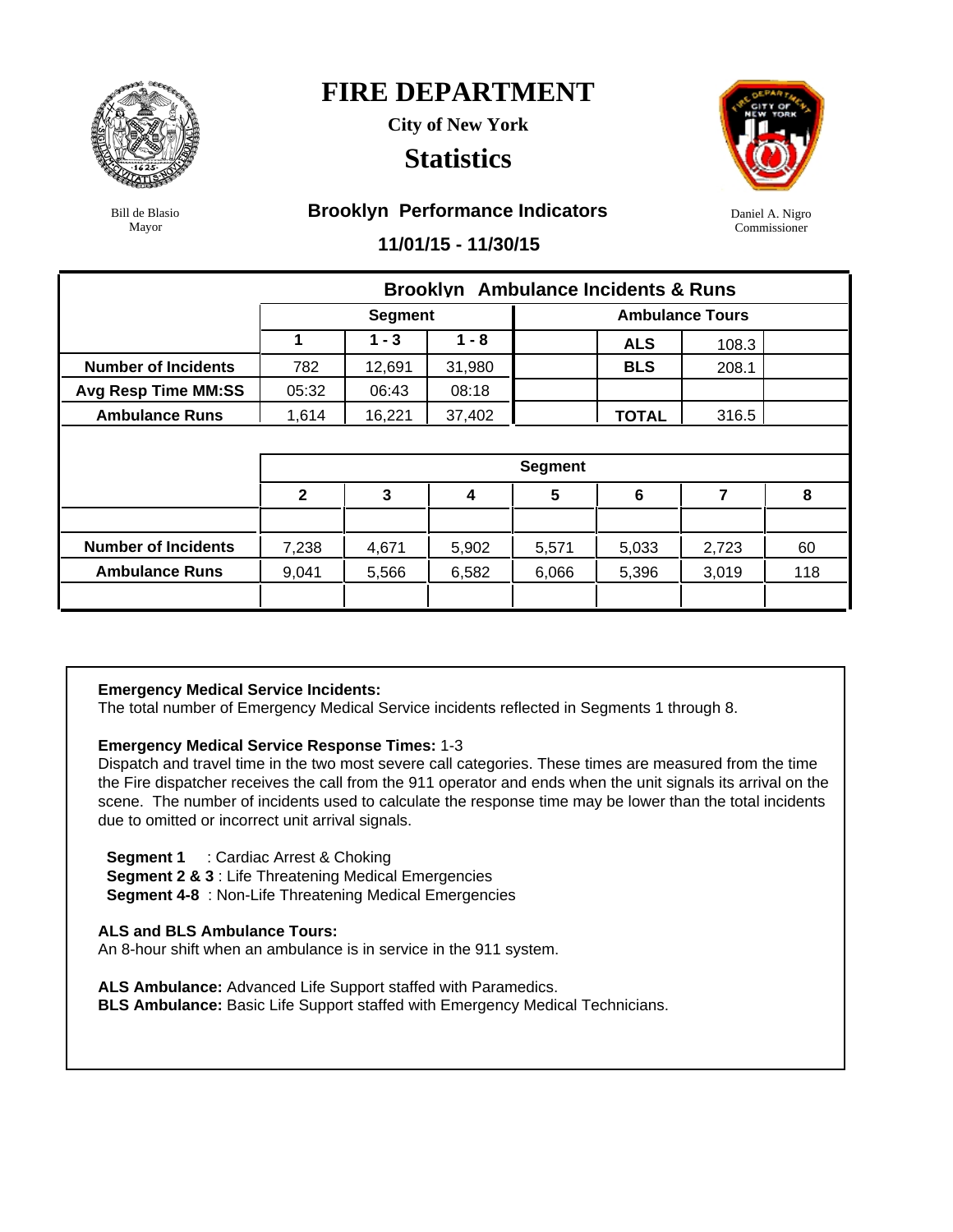

**City of New York**

### **Statistics**



Daniel A. Nigro Commissioner

Bill de Blasio Mayor

#### **Bronx Performance Indicators**

**11/01/15 - 11/30/15**

|                            |              |                |         | <b>Bronx</b> Ambulance Incidents & Runs |              |                        |    |
|----------------------------|--------------|----------------|---------|-----------------------------------------|--------------|------------------------|----|
|                            |              | <b>Segment</b> |         |                                         |              | <b>Ambulance Tours</b> |    |
|                            |              | $1 - 3$        | $1 - 8$ |                                         | <b>ALS</b>   | 80.8                   |    |
| <b>Number of Incidents</b> | 572          | 10,071         | 25,317  |                                         | <b>BLS</b>   | 165.3                  |    |
| <b>Avg Resp Time MM:SS</b> | 05:16        | 06:45          | 08:14   |                                         |              |                        |    |
| <b>Ambulance Runs</b>      | 1,215        | 12,576         | 29,194  |                                         | <b>TOTAL</b> | 246.1                  |    |
|                            |              |                |         |                                         |              |                        |    |
|                            |              |                |         | <b>Segment</b>                          |              |                        |    |
|                            | $\mathbf{2}$ | 3              | 4       | 5                                       | 6            | $\overline{7}$         | 8  |
|                            |              |                |         |                                         |              |                        |    |
| <b>Number of Incidents</b> | 5,818        | 3,681          | 4,096   | 4,772                                   | 4,015        | 2,320                  | 43 |
| <b>Ambulance Runs</b>      | 6,971        | 4,390          | 4,571   | 5,118                                   | 4,317        | 2,560                  | 52 |
|                            |              |                |         |                                         |              |                        |    |

#### **Emergency Medical Service Incidents:**

The total number of Emergency Medical Service incidents reflected in Segments 1 through 8.

#### **Emergency Medical Service Response Times:** 1-3

Dispatch and travel time in the two most severe call categories. These times are measured from the time the Fire dispatcher receives the call from the 911 operator and ends when the unit signals its arrival on the scene. The number of incidents used to calculate the response time may be lower than the total incidents due to omitted or incorrect unit arrival signals.

 **Segment 1** : Cardiac Arrest & Choking

**Segment 2 & 3** : Life Threatening Medical Emergencies

**Segment 4-8** : Non-Life Threatening Medical Emergencies

#### **ALS and BLS Ambulance Tours:**

An 8-hour shift when an ambulance is in service in the 911 system.

**ALS Ambulance:** Advanced Life Support staffed with Paramedics.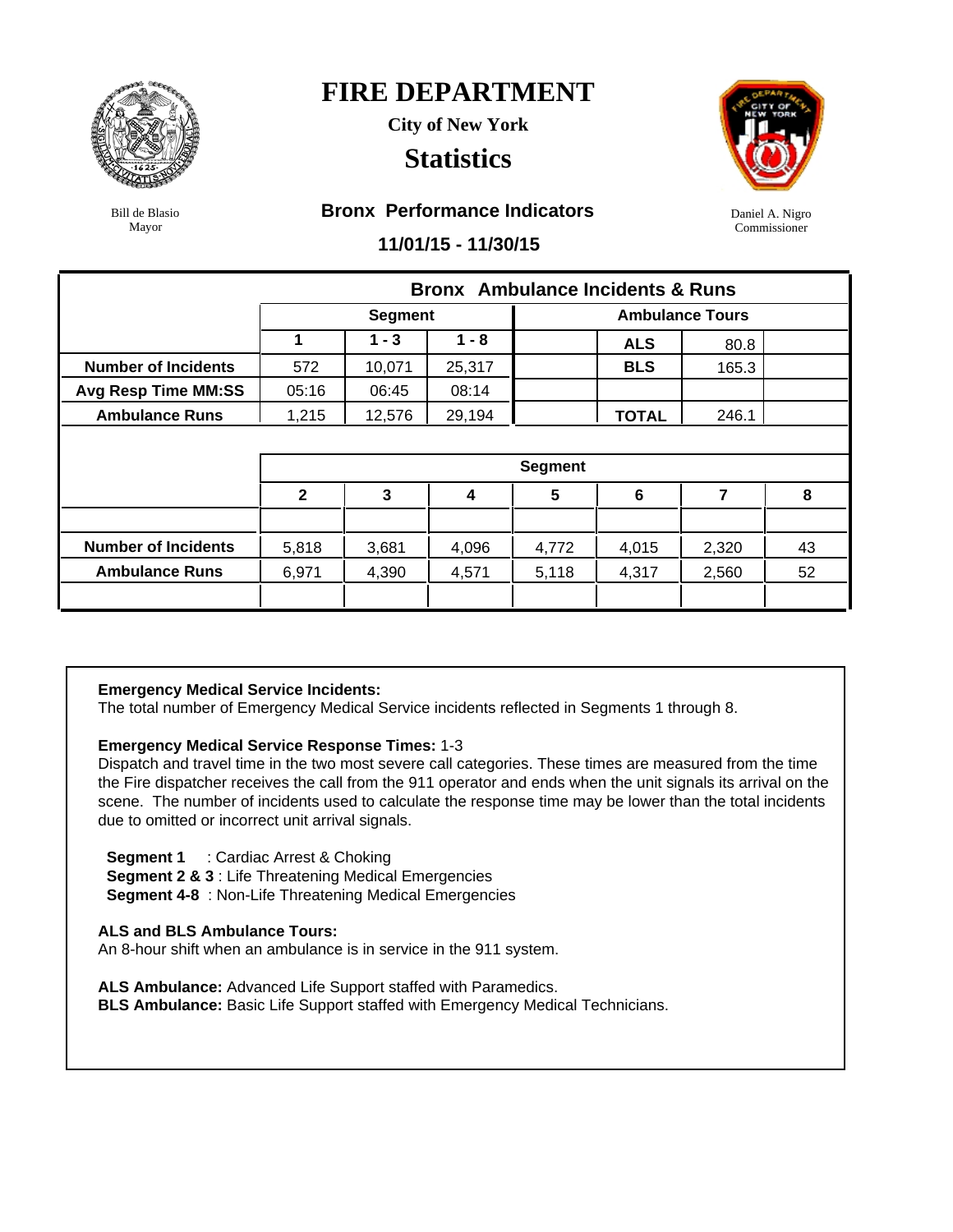

**City of New York**

### **Statistics**



Bill de Blasio Mayor

#### **Manhattan Performance Indicators**

Daniel A. Nigro Commissioner

#### **11/01/15 - 11/30/15**

|                            |              | <b>Manhattan</b> Ambulance Incidents & Runs |         |                |              |                        |     |  |  |  |  |  |
|----------------------------|--------------|---------------------------------------------|---------|----------------|--------------|------------------------|-----|--|--|--|--|--|
|                            |              | <b>Segment</b>                              |         |                |              | <b>Ambulance Tours</b> |     |  |  |  |  |  |
|                            | 1            | $1 - 3$                                     | $1 - 8$ |                | <b>ALS</b>   | 88.9                   |     |  |  |  |  |  |
| <b>Number of Incidents</b> | 550          | 11,222                                      | 29,035  |                | <b>BLS</b>   | 146.3                  |     |  |  |  |  |  |
| <b>Avg Resp Time MM:SS</b> | 05:28        | 07:04                                       | 10:18   |                |              |                        |     |  |  |  |  |  |
| <b>Ambulance Runs</b>      | 1,142        | 13,699                                      | 33,207  |                | <b>TOTAL</b> | 235.2                  |     |  |  |  |  |  |
|                            |              |                                             |         |                |              |                        |     |  |  |  |  |  |
|                            |              |                                             |         | <b>Segment</b> |              |                        |     |  |  |  |  |  |
|                            | $\mathbf{2}$ | 3                                           | 4       | $5\phantom{1}$ | 6            | 7                      | 8   |  |  |  |  |  |
|                            |              |                                             |         |                |              |                        |     |  |  |  |  |  |
|                            |              |                                             |         |                |              |                        |     |  |  |  |  |  |
| <b>Number of Incidents</b> | 6,392        | 4,280                                       | 5,758   | 4,788          | 4,429        | 2,781                  | 57  |  |  |  |  |  |
| <b>Ambulance Runs</b>      | 7,592        | 4,965                                       | 6,357   | 5,263          | 4,811        | 2,948                  | 129 |  |  |  |  |  |

#### **Emergency Medical Service Incidents:**

The total number of Emergency Medical Service incidents reflected in Segments 1 through 8.

#### **Emergency Medical Service Response Times:** 1-3

Dispatch and travel time in the two most severe call categories. These times are measured from the time the Fire dispatcher receives the call from the 911 operator and ends when the unit signals its arrival on the scene. The number of incidents used to calculate the response time may be lower than the total incidents due to omitted or incorrect unit arrival signals.

 **Segment 1** : Cardiac Arrest & Choking

**Segment 2 & 3** : Life Threatening Medical Emergencies

**Segment 4-8** : Non-Life Threatening Medical Emergencies

#### **ALS and BLS Ambulance Tours:**

An 8-hour shift when an ambulance is in service in the 911 system.

**ALS Ambulance:** Advanced Life Support staffed with Paramedics.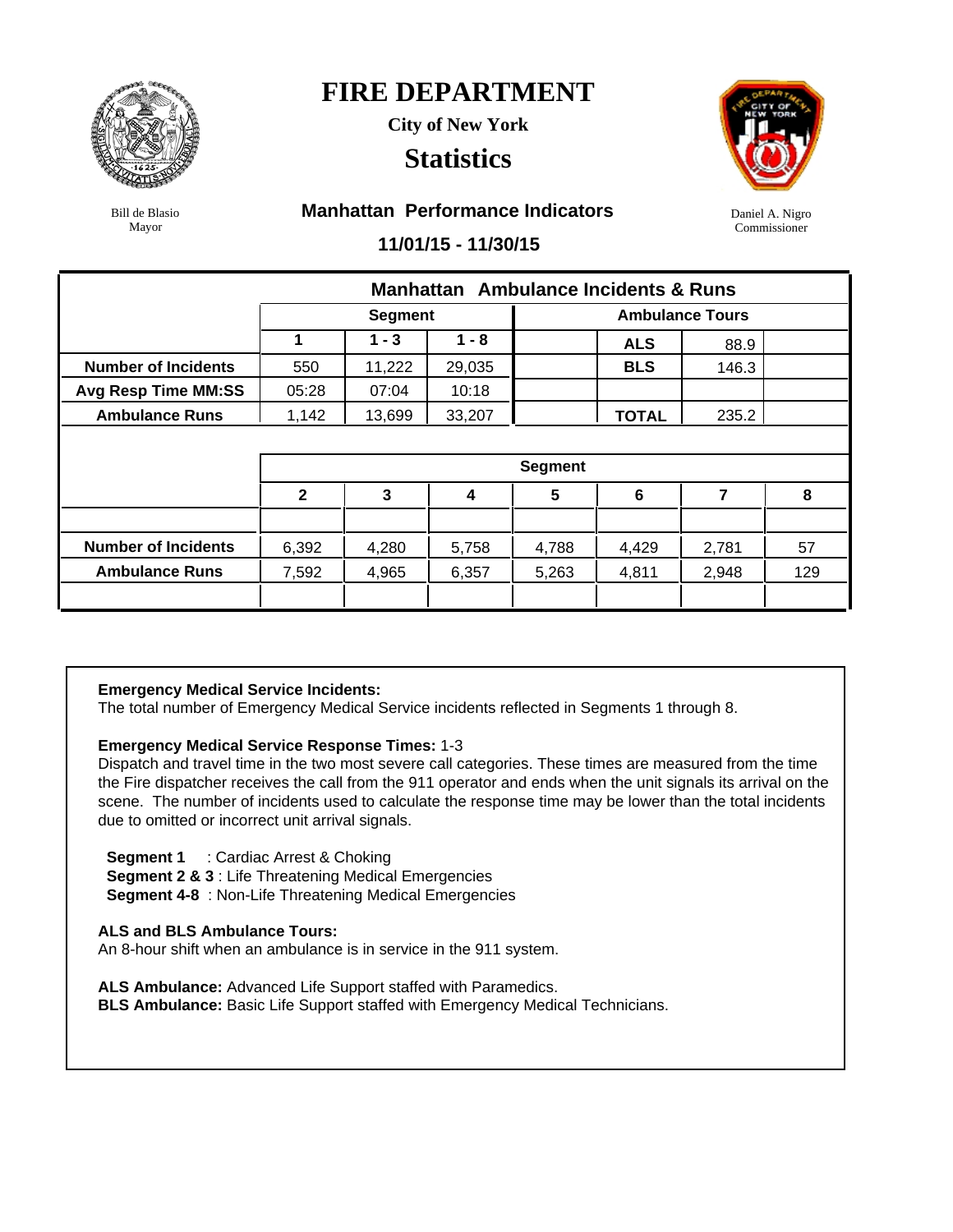

**City of New York**

### **Statistics**



Daniel A. Nigro Commissioner

Bill de Blasio Mayor

#### **Queens Performance Indicators**

**11/01/15 - 11/30/15**

|                            |              | Queens Ambulance Incidents & Runs |         |                 |              |                        |     |  |  |  |  |  |  |
|----------------------------|--------------|-----------------------------------|---------|-----------------|--------------|------------------------|-----|--|--|--|--|--|--|
|                            |              | <b>Segment</b>                    |         |                 |              | <b>Ambulance Tours</b> |     |  |  |  |  |  |  |
|                            | 1            | $1 - 3$                           | $1 - 8$ |                 | <b>ALS</b>   | 77.5                   |     |  |  |  |  |  |  |
| <b>Number of Incidents</b> | 584          | 8,526                             | 21,167  |                 | <b>BLS</b>   | 164.9                  |     |  |  |  |  |  |  |
| <b>Avg Resp Time MM:SS</b> | 06:03        | 07:24                             | 08:23   |                 |              |                        |     |  |  |  |  |  |  |
| <b>Ambulance Runs</b>      | 1,218        | 11,201                            | 24,929  |                 | <b>TOTAL</b> | 242.5                  |     |  |  |  |  |  |  |
|                            |              |                                   |         |                 |              |                        |     |  |  |  |  |  |  |
|                            |              |                                   |         | <b>Segment</b>  |              |                        |     |  |  |  |  |  |  |
|                            | $\mathbf{2}$ | 3                                 | 4       | $5\phantom{.0}$ | 6            | 7                      | 8   |  |  |  |  |  |  |
|                            |              |                                   |         |                 |              |                        |     |  |  |  |  |  |  |
| <b>Number of Incidents</b> | 4,632        | 3,310                             | 4,217   | 3,649           | 2,937        | 1,777                  | 61  |  |  |  |  |  |  |
| <b>Ambulance Runs</b>      |              | 4,039                             | 4,598   | 3,909           | 3,123        | 1,947                  | 151 |  |  |  |  |  |  |
|                            | 5,944        |                                   |         |                 |              |                        |     |  |  |  |  |  |  |

#### **Emergency Medical Service Incidents:**

The total number of Emergency Medical Service incidents reflected in Segments 1 through 8.

#### **Emergency Medical Service Response Times:** 1-3

Dispatch and travel time in the two most severe call categories. These times are measured from the time the Fire dispatcher receives the call from the 911 operator and ends when the unit signals its arrival on the scene. The number of incidents used to calculate the response time may be lower than the total incidents due to omitted or incorrect unit arrival signals.

 **Segment 1** : Cardiac Arrest & Choking

**Segment 2 & 3** : Life Threatening Medical Emergencies

**Segment 4-8** : Non-Life Threatening Medical Emergencies

#### **ALS and BLS Ambulance Tours:**

An 8-hour shift when an ambulance is in service in the 911 system.

**ALS Ambulance:** Advanced Life Support staffed with Paramedics.